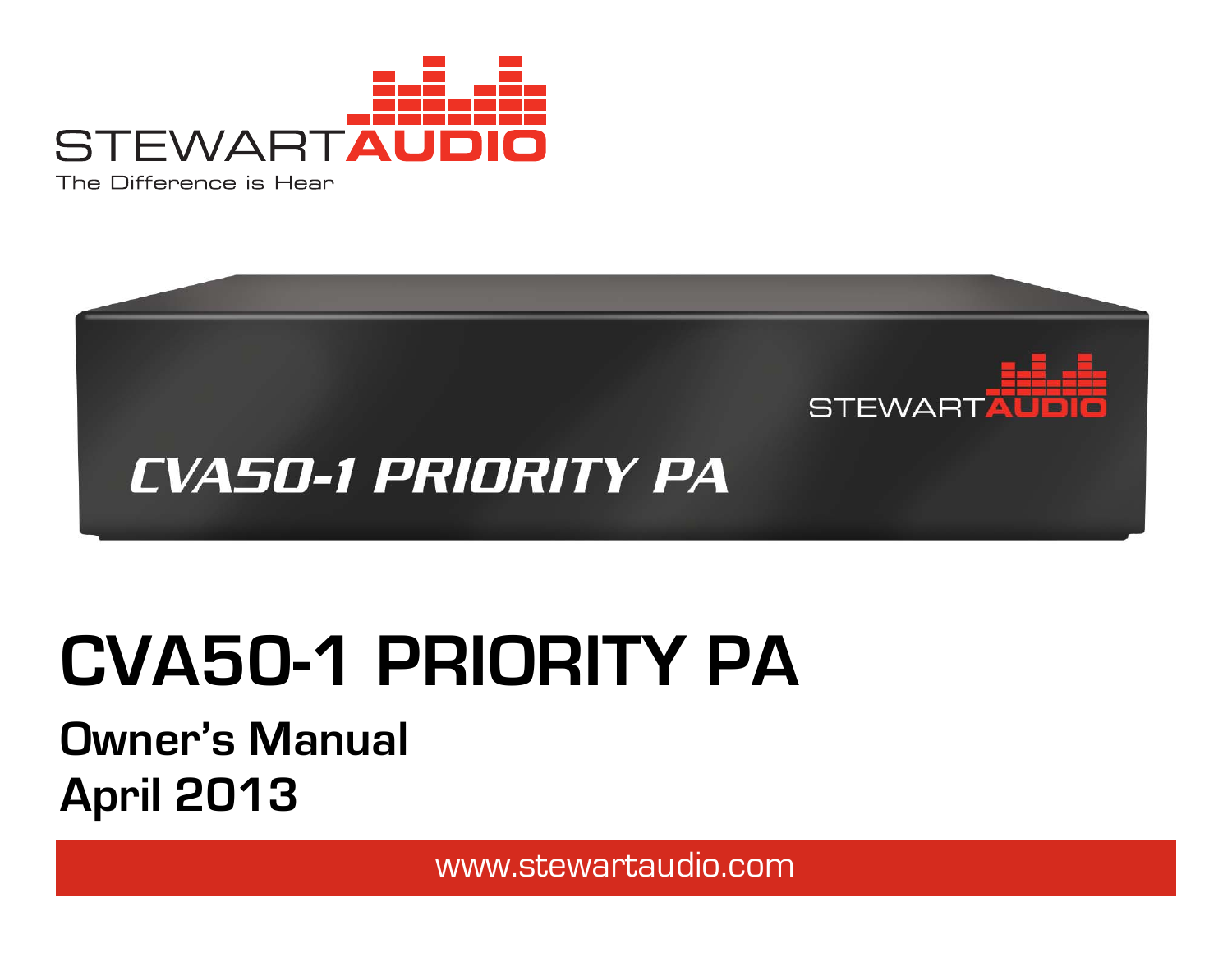## **Important Safety Instructions**

Before using your Stewart Audio Inc. Power Amplifier, please read this **Owner's Manual** carefully to ensure optimum trouble-free performance.

**WARNING: TO REDUCE THE RISK OF ELECTRICAL SHOCK, DO NOT EX-POSE THIS AMPLIFIER TO RAIN OR MOISTURE. DANGEROUS HIGH VOLTAGES ARE PRESENT INSIDE THE ENCLOSURE. DO NOT OPEN THE CABINET. REFER SERVICING TO QUALIFIED PERSONNEL ONLY.**



CAUTION: TO REDUCE THE RISK OF ELECTRIC SHOCK, DO NOT REMOVE COVER (OR BACK). NO USER-SERVICEABLE PARTS INSIDE. REFER SERVICING TO **OUALIFIED SERVICE PERSONNEL.** 



The lighting bolt within arrowhead symbol, within an equilateral triangle, is intended to alert the user to the presence of un-insulated "dangerous voltage" within the product's enclosure that may be of sufficient magnitude to constitute a risk of electrical shock to person.



The exclamation point within an equilateral triangle, is intended to alert the user to the presence of important operating and maintenance (servicing) instruction in the literature accompanying the appliance.

#### **Important Safety Instruction – Please Read Prior to Product Installation.**

- 1. Installation should be performed by a trained and licensed professional to insure safe and lasting operation.
- 2. All of the safety and operating instructions should be read before the amplifier is installed or operated. Retain these instructions for future reference. All instructions should be followed; all warnings on the amplifier and in the operating instructions should be adhered to.
- 3. The amplifier should be situated so that its location and position does not interfere with its proper ventilation. For example, the amplifier must not be placed on a rug, bed, sofa or similar surface that impedes airflow across the chassis. Airflow around the unit should be unobstructed.
- 4. This amplifier should not be used near water, for example, near a bathtub, in a wet basement, near a swimming pool, etc. This amplifier is intended to be operated in a controlled indoor environment.
- 5. Do not place the amplifier near heat sources such as radiators, heat registers, stoves, or other appliances that produce heat.
- 6. The amplifier's power supply should only be connected to 120 VAC, 60 Hz power source. Do not defeat the ground or polarization of the power plug.
- 7. Route power cord and other cables so that they are not likely to be walked on, tripped over or stressed. Pay particular attention to condition of cords and cables at plugs and at the point where they exit the amplifier. To prevent risk of fire or injury, damaged cords and cables should be replaced immediately.
- 8. Clean the amplifier with a clean, damp cloth. Do not use solvents or abrasive cleaners. Never pour any liquid on the amplifier.
- 9. When left unused for a long period of time, the power cord should be unplugged from the outlet.
- 10. Damaged Amplifiers requiring service should be repaired by a qualified service technician when:
	- a. The power cord or AC plug has been damaged.
	- b. Objects have fallen, or liquid has spilled into the unit.
	- c. The amplifier has been exposed to rain or other moisture.
	- d. The amplifier does not appear to operate normally or exhibits a marked change in performance.
	- e. The amplifier has been dropped or the enclosure damaged.
- 11. The user should not attempt to service the amplifier beyond that described in the operating instructions. All other servicing should be referred to qualified service personnel.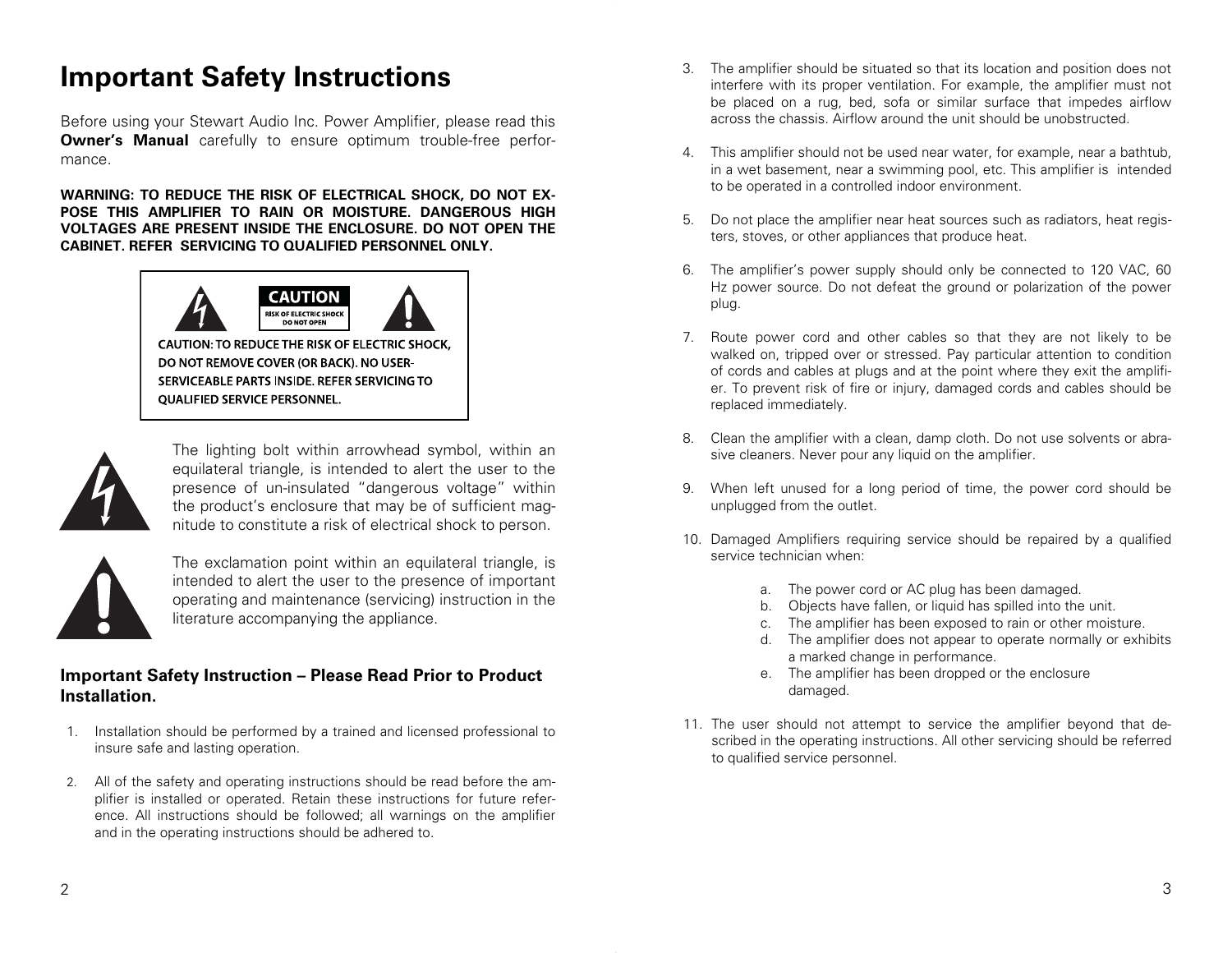## **Table of Contents**

| 2.4.2 Unbalanced Input Connections  10              |
|-----------------------------------------------------|
|                                                     |
|                                                     |
|                                                     |
|                                                     |
|                                                     |
|                                                     |
|                                                     |
|                                                     |
| 3.2 Controls, Indicators, and Connectors  16        |
|                                                     |
|                                                     |
|                                                     |
|                                                     |
|                                                     |
|                                                     |
| 6 Warranty Information <b>Martin Accommunity</b> 23 |
|                                                     |
|                                                     |
|                                                     |
|                                                     |
|                                                     |
|                                                     |
|                                                     |
| 6.2.5 Payment of Non-Warranty Repair  25            |
|                                                     |



## **1 Welcome**



Congratulations on the purchase of your new Stewart Audio CVA50-1 Priority PA power amplifier. This amplifier has been designed and built to provide you with years of high-quality audio performance and trouble -free operation. If after reading this manual you should have any questions concerning amplifier installation and operation, please contact your Authorized Stewart Dealer, or you may contact us directly using the contact information provided on the back of this manual.

## **1.1 Features**

Your Stewart Audio CVA50-1 Priority PA amplifier is the result of years of experience in the design and manufacture of quality amplifiers. As such it provides a combination of performance and operational benefits that simply cannot be found in conventional amplifiers.

- Sub Compact 1/3 rack package
- Constant voltage amplifier (70.7V / 100V)
- Adjustable ducking of local inputs
- Microphone input with adjustable pre-gain
- Remote volume control
- External inline power supply
- Made in the USA

## **1.2 Using this Manual**

In order to obtain maximum performance from your CVA50-1 Priority PA Amplifier, please take time to read this brief owner's manual and carefully follow the guidelines for connection and operation.

This manual provides you with the information necessary to safely install and operate your new CVA50-1 Priority PA amplifier in the most common scenarios. If you find yourself requiring additional assistance, please feel free to contact your Authorized Dealer, or you may contact us directly using the contact information provided on the back of this manual.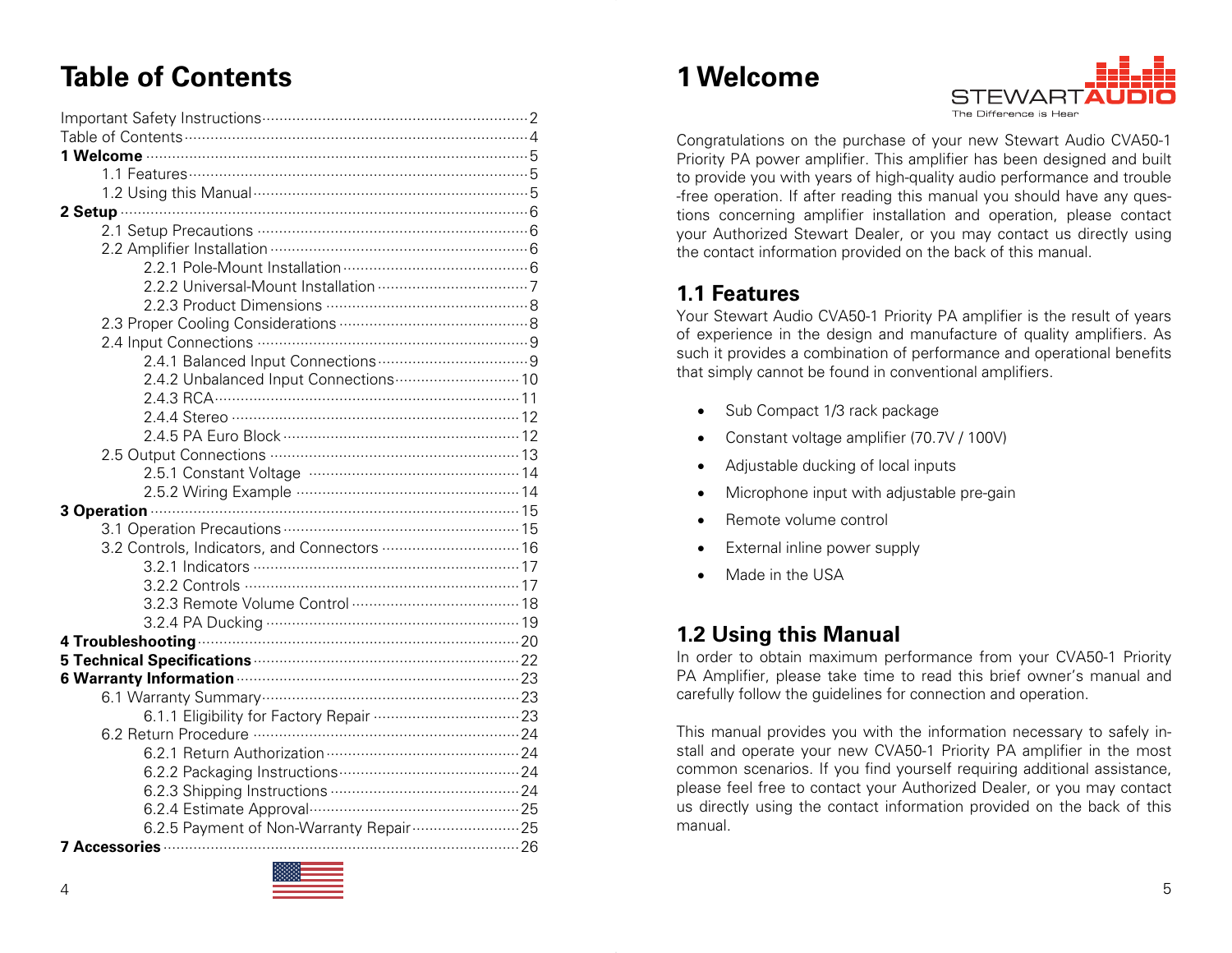## **2 Setup**

## **2.1 Setup Precautions**



**CAUTION: Before installing your amplifier, make sure that you have read the Important Safety Precautions at the beginning of this manual.** 

## **2.2 Amplifier Installation**

The CVA50-1 Priority PA incorporates a number of different mounting options in order to fit your installation needs.

#### **2.2.1 Pole-Mount Installation**

The CVA50-1 Priority PA amplifier casing has mount holes on both the top as well as the side of the unit which can be used with the AV-Pole bracket available from Stewart Audio. Two screws are included in the kit which will affix the bracket to the top or side of the unit.





**Part Number: AV-Pole** 

#### **2.2.1 Universal-Mount Installation**

The CVA50-1 Priority PA also has a universal bracket available which allows the unit to be mounted against a wall or under a table. Two screws are included in the kit which will affix the bracket to the top or the side of the unit. Once this is done, two holes are available for mounting the unit where desired.





**CAUTION: Use only the screws provided in mounting brackets to the amplifier. Do not over-tighten.**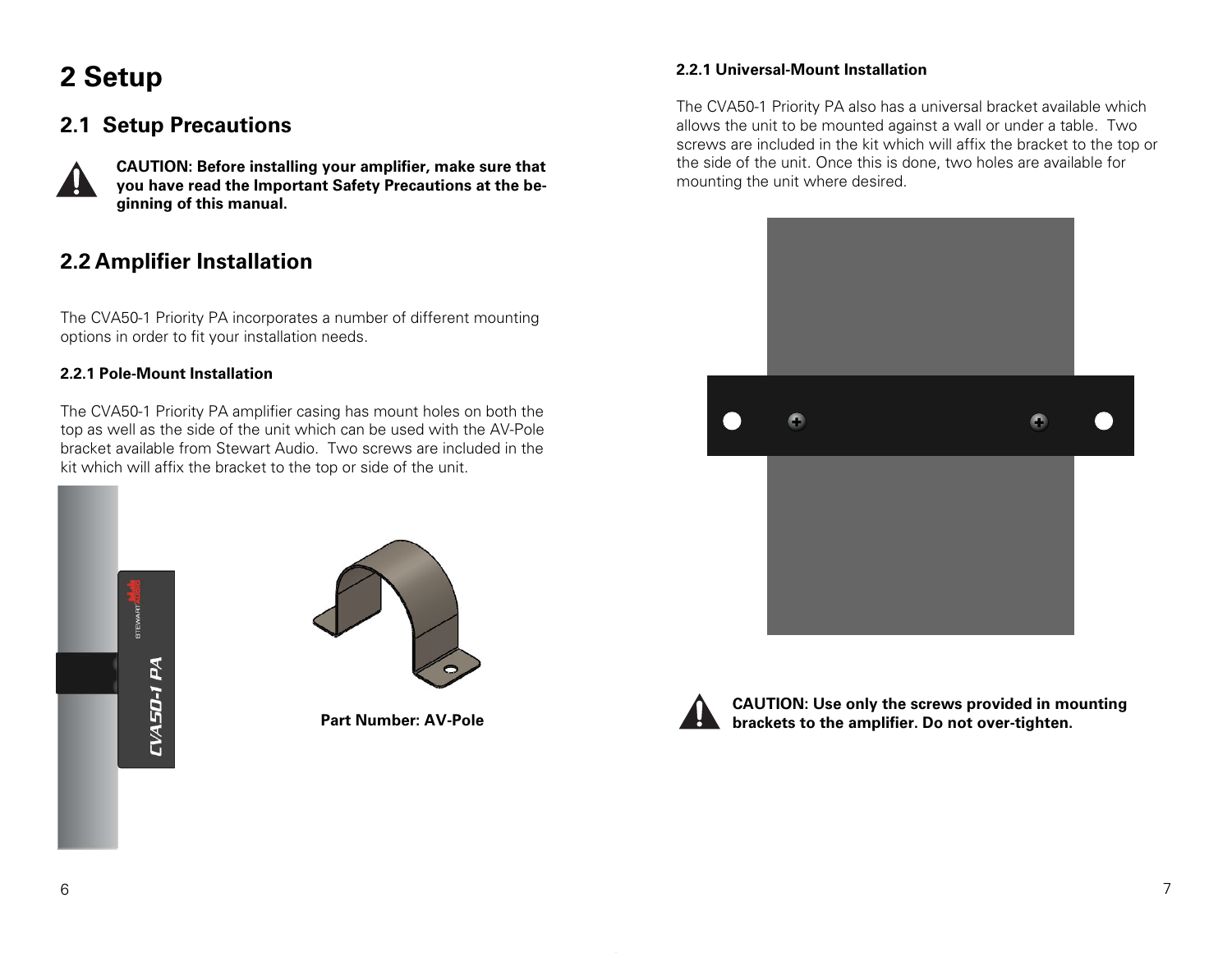#### **2.2.3 Product Dimensions**







### **2.3 Proper Cooling Considerations**

Because CVA50-1 Priority PA amplifiers regulates their temperature using convection cooling and no fans, the amplifiers must be given adequate space to allow for proper airflow. Do not stack the amplifiers on top of each other or mount it in a way that other equipment will block airflow along the surfaces of the case.

**CAUTION: Inadequate airflow to the amplifier can cause the amplifier to overheat and potentially become damaged in the process. Be sure to provide plenty of air space to allow for convection cooling.** 

#### **2.4 Input Connections**

Your CVA50-1 Priority PA amplifier is provided with a 3-pin Euro Block connector for its input connection. This connector will accept both balanced or unbalanced connections, however some modifications must be made for an unbalanced connection. See the next two sections for instructions on connecting your amplifier to its input source.

#### **2.4.1 Balanced Input Connections**

When using a balanced input source and connector, you must ensure that the hot, cold, and ground pins of the connector are matched up to the +, -, and ground pins of the CVA50-1 Priority PA Euro Block connector respectively. Diagrams have been provided for standard XLR and TRS connectors. Please refer to the manual of your input source in case it does not follow the standard pin-out.





**NOTE: The CVA50-1 Priority PA amplifiers does not accept TRS inputs wired for a stereo source. TRS inputs should only be used for balanced mono inputs.**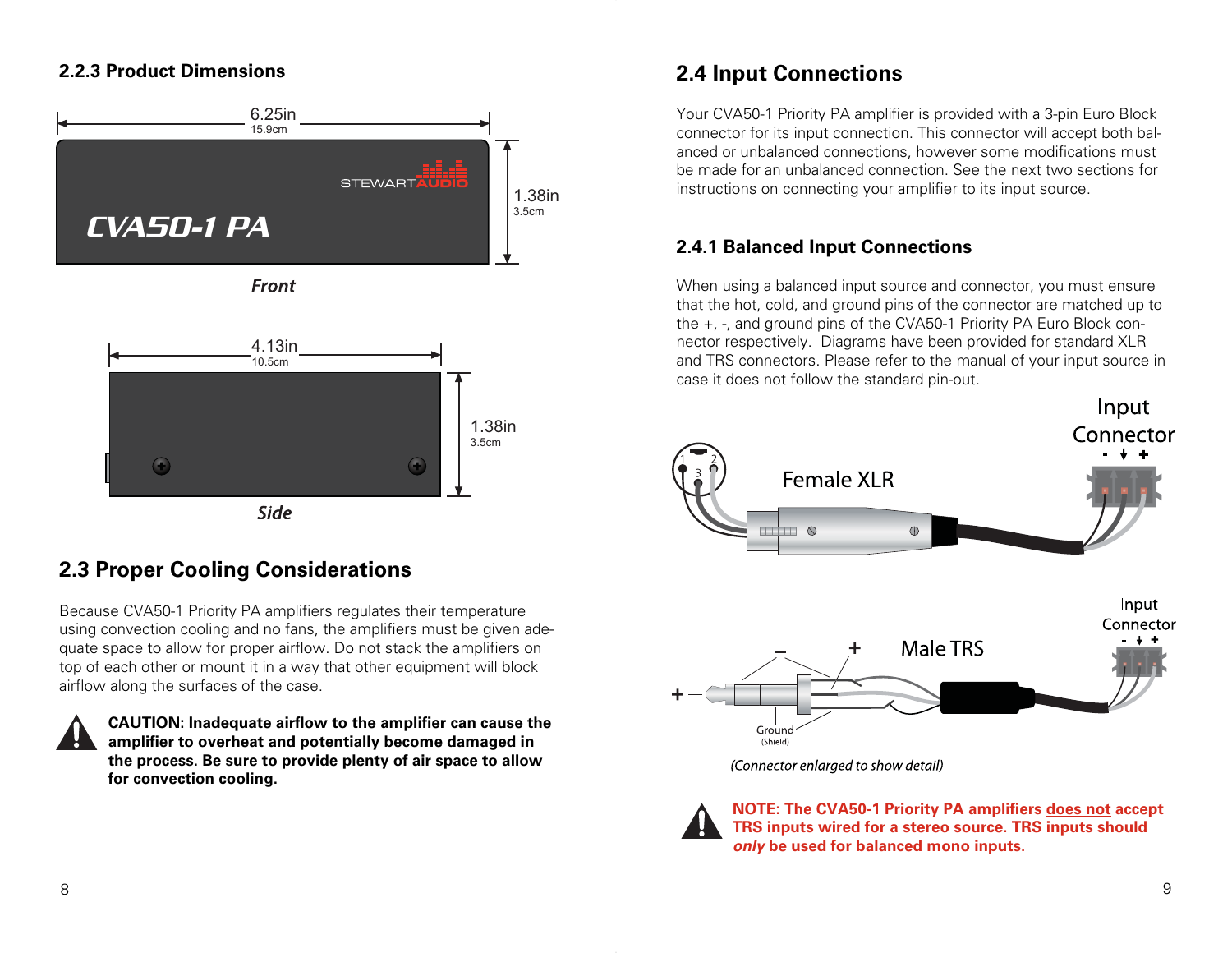#### **2.4.2 Unbalanced Input Connections**

When using an unbalanced input source and connector, a jumper must be added between the negative (-) terminals and the ground terminals. Once this has been done, the unbalanced source can be connected to the positive (+) and ground terminals. Please refer to the manual of your input source in case it does not follow the standard pin-out. For your convenience, pre-wired connectors are available for purchase, see the next page for details.



**NOTE: The CVA50-1 Priority PA amplifiers does not accept stereo inputs. Either one side must be selected from the stereo source or an overload-protected Y-cable must be used to sum them to mono. It is highly recommended that you purchase the pre-wired connectors mentioned on the next page. Damage to source equipment can result from** 

Pre-wired unbalanced connectors are available for purchase from Stewart Audio. These will allow for a quicker installation with less room for error when connecting the CVA50-1 Priority PA amplifier to an unbalanced source. The summing adapters will properly sum a stereo source for use with the mono input on the rear of the amplifier without causing sound cancellation. Part numbers are found below the diagrams.



#### **2.4.3 RCA Input**

The first input channel is a stereo RCA jack which is then summed to mono before the final output. Refer to the diagram below for wiring directions.

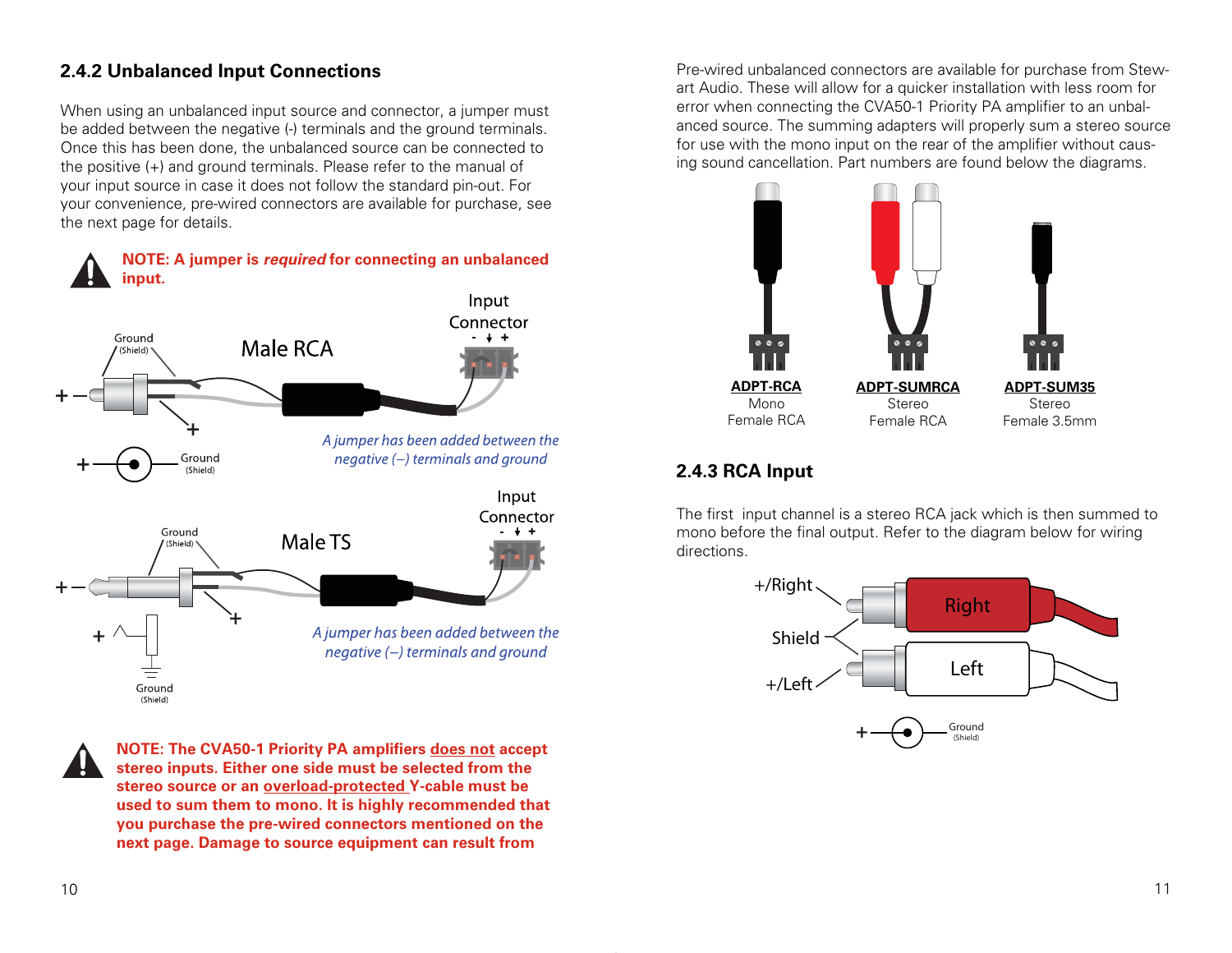#### **2.4.3 Stereo 3.5mm**

The second input channel is a stereo RCA jack which is then summed to mono before the final output. Refer to the diagram below for wiring directions.



#### **2.4.4 25V PA Euro Block**

The third input channel is a Euro Block connector which can be wired to any unbalanced input. Should you be wiring up a stereo source, use both the left and right pins of the connector. A mono source will only require the use of the ground and left pins.

### **2.5 Output Connections**

Because of the differences in the way that constant-voltage amplifiers work as opposed to a typical 8-ohm setup, the wiring procedure and the gauge of wire used is very different.

Constant voltage systems and speakers use a smaller current flow than the typical 8ohm systems and thus can use a higher gauge (thinner diameter) wire. Please refer to the following chart to choose the appropriate wire gauge for your installation.

| <b>Distance</b>   | <b>Wire Gauge</b> |
|-------------------|-------------------|
| Up to 500ft       | 22 AWG            |
| $500$ to 1000 ft. | 20 AWG            |
| Over 1000ft       | <b>18 AWG</b>     |

Speaker leads connect by means of removable Euro Block connectors supplied with the unit. Strip speaker leads 1/4" and insert leads into connector observing proper polarity. With a small, flat-blade screwdriver, tighten the screw until the leads are held securely in place. Inspect for possible shorts or broken wires.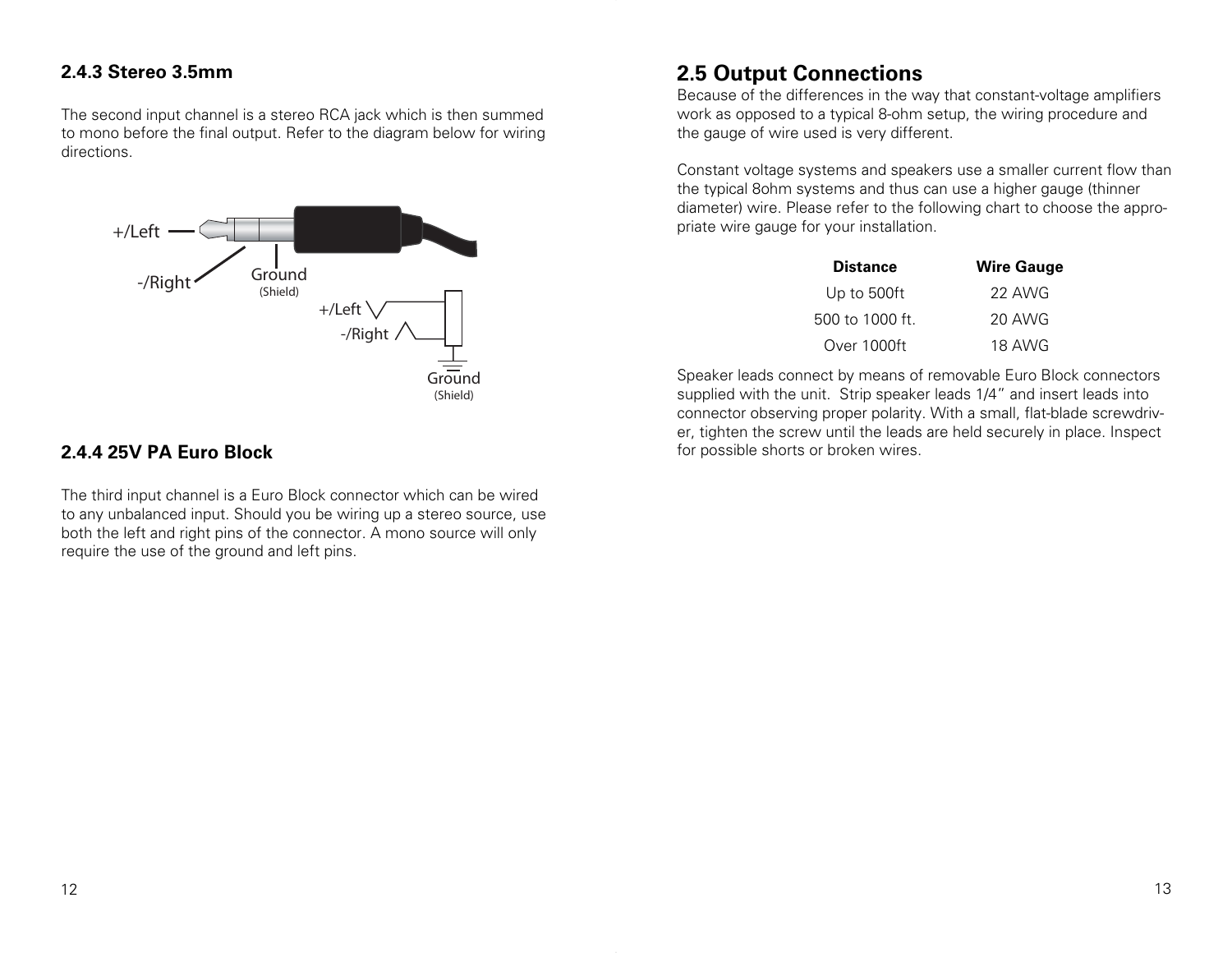#### **2.5.1 Constant Voltage**

The Euro Block connector on the rear of the amplifier is capable of supplying output at 70V.

#### **2.5.2 Wiring Example**

The diagram below is a typical wiring setup for two speakers with outboard step-down transformers wired in parallel to the 70V output option of a CVA50-1 Priority PA amplifier.



## **3 Operation**

## **3.1 Operating Precautions**

- 1. Before use, your amplifier must be configured for proper operation, including input and output wiring hookup. Improper wiring can result in damage to equipment or potentially harm to the operator. Consult section 2 for setup instructions.
- 2. Tampering with the circuitry, or making unauthorized changes is not only dangerous but may also violate local regulations.
- 3. Use care when making connections between the amplifier and the input or output equipment. Using equipment that is not capable of handling the output wattage may lead to permanent damage.
- 

**NOTE: Stewart Audio will not be held responsible for damage to your CVA50-1 Priority PA amplifier or connected equipment if the instructions in this manual are not followed.** 



**NOTE: For additional operating precautions, please refer to "Important Safety Instructions" located on Page 2.**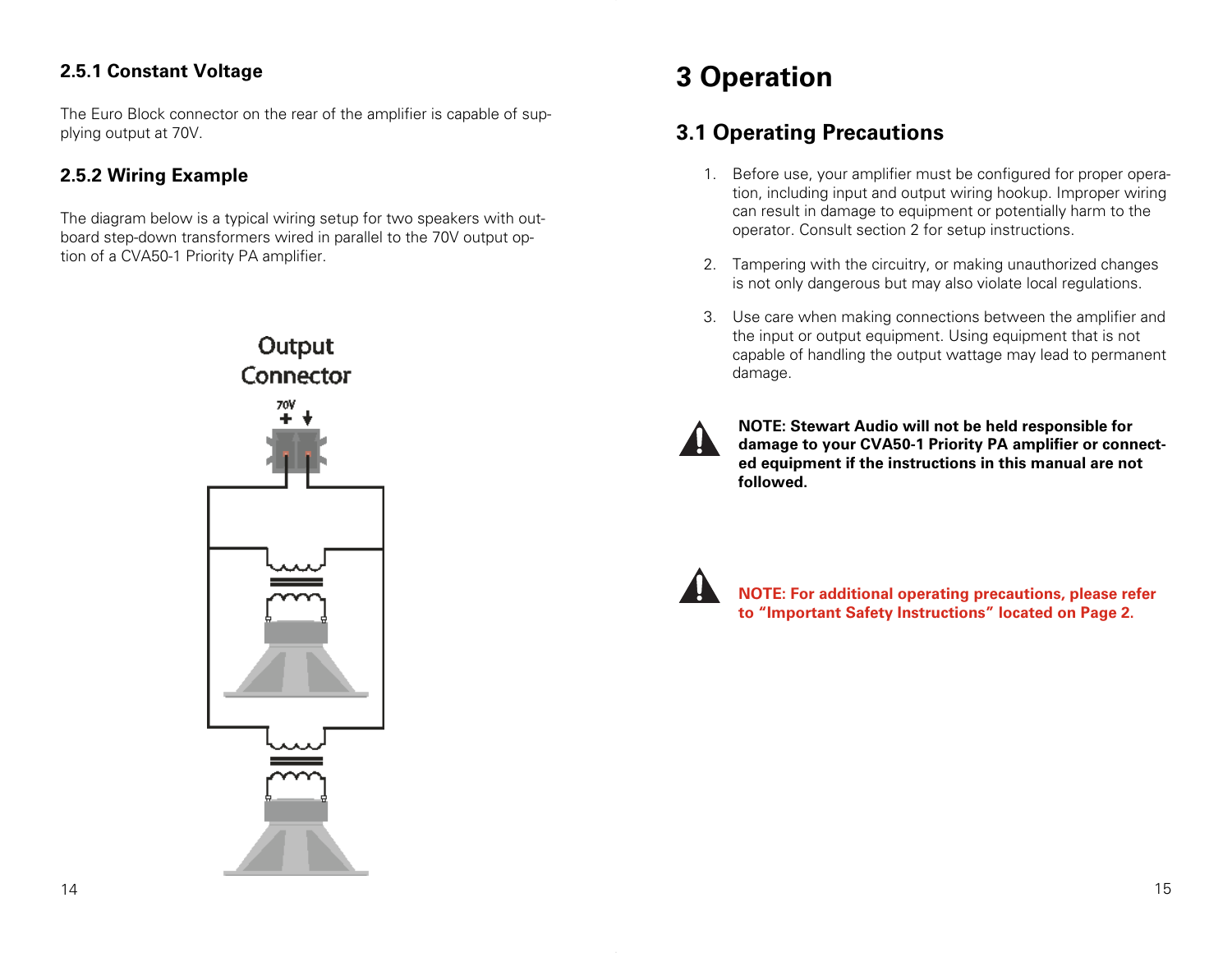#### **3.2 Controls, Indicators, and Connectors**



#### **3.2.1 Indicators**

The CVA50-1 Priority PA amplifiers have three rear panel LEDs to indicate the status of the amplifier. The blue LED, labeled "ON", will be lit when the unit is not in sleep mode. The green LED, labeled "SIG", will light when an audio signal is present on the audio input. When the unit is operating with both green and blue LEDs lit and the audio input signal goes away or is removed, the green "SIG" LED will go out and the unit will continue to operate with the blue LED on for approximately 5 minutes before going into sleep mode. When signal is present and output is going to the speakers the red LED, labeled "Clip", will light when the input signal is too hot. The "LEVEL" control must be adjusted until the CLIP LED goes out for undistorted sound amplification.

#### **3.2.2 Controls**

The CVA50-1 Priority PA controls are located on the rear of the unit. There is no power switch so the amplifier will power up into a sleep state when power is first applied. The CVA50-1 Priority PA Signal Sense Technology (SST<sup>™</sup>) will power up the amplifier from sleep when a signal is detected. After 5 minutes without an input signal the amplifier will go into sleep mode.

The rear panel contains two volume knobs. The amplifier is set to run off of a line-level source and the level should be adjusted for optimum performance. To adjust this knob, you will need a small flat-head screwdriver. While a typical program source level is present, spin the rotary knob as far clockwise as you can without hearing distortion or without the "Clip" indicator illuminating. If the signal is distorting and the knob is all the way counter-clockwise, adjust the gain down at the source level.

The "Mic Gain" setting will adjust for the sensitivity of the microphone by different manufactures beyond what the volume control offers. If the microphone is generally too loud, select the "High" setting by sliding the switch to the right. If the microphone is generally too quiet, select the "Low" setting by sliding the switch left.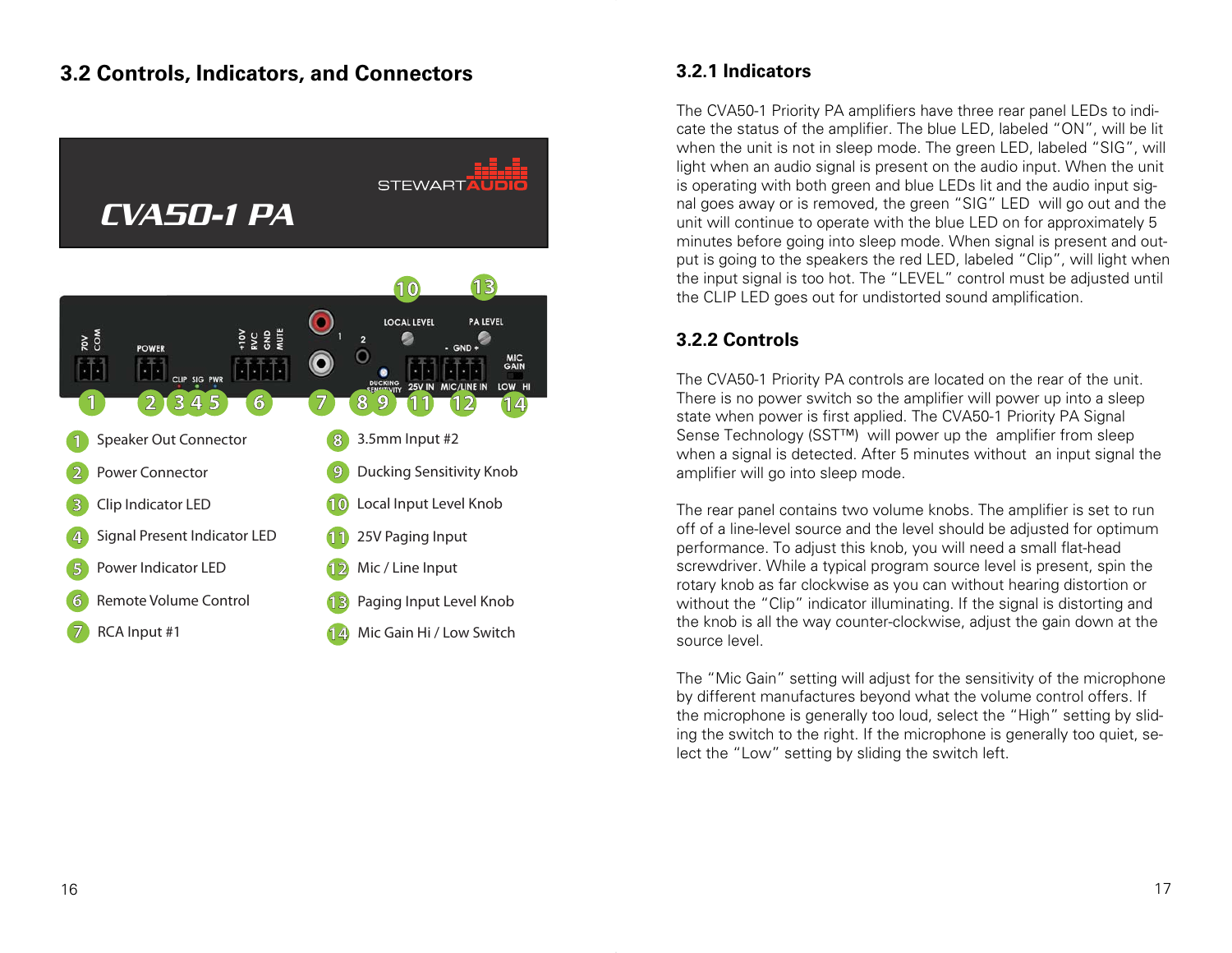#### **3.2.3 Remote Volume Control**

CVA50-1 Priority PA amplifiers can have their volume remotely controlled (or muted) via the Euro Block input on the rear of the amplifier. The remote volume control allows the units volume to be controlled through the use of an external potentiometer which can be located wherever convenient for the user. Remote muting is also useful for fire -alarm situations in which all unnecessary sound must be silenced.

#### **NOTE: If the remote volume control connector is utilized, it will override the volume knob on the rear of the unit.**

In order to remotely control the volume of the unit, a 10k-ohm potentiometer should be placed between the +10V pin and the GND (Ground) pin on the rear of the unit with its wiper on the RVC pin. The volume will be determined by the selected resistance on the potentiometer, the greater the resistance the louder the volume.

The amplifier can be remotely muted by making a connection between the GND pin and the MUTE pin. No power should be applied to these pins, simply a contact connection.

# $> +10V$  $10k\Omega$ **RVC** o GND o MUTE

#### **3.2.4 PA Ducking**

The CVA50-1 Priority PA includes a ducking feature which allows the PA channel to talk over the other channels. When a 25V Signal is detected on PA line, it will lower the other channels by a set amount. Both the sound threshold to activate the ducking (Ducking Sensitivity) and the amount the other channels are lowered (Ducking) are configurable via recessed knobs on the front panel.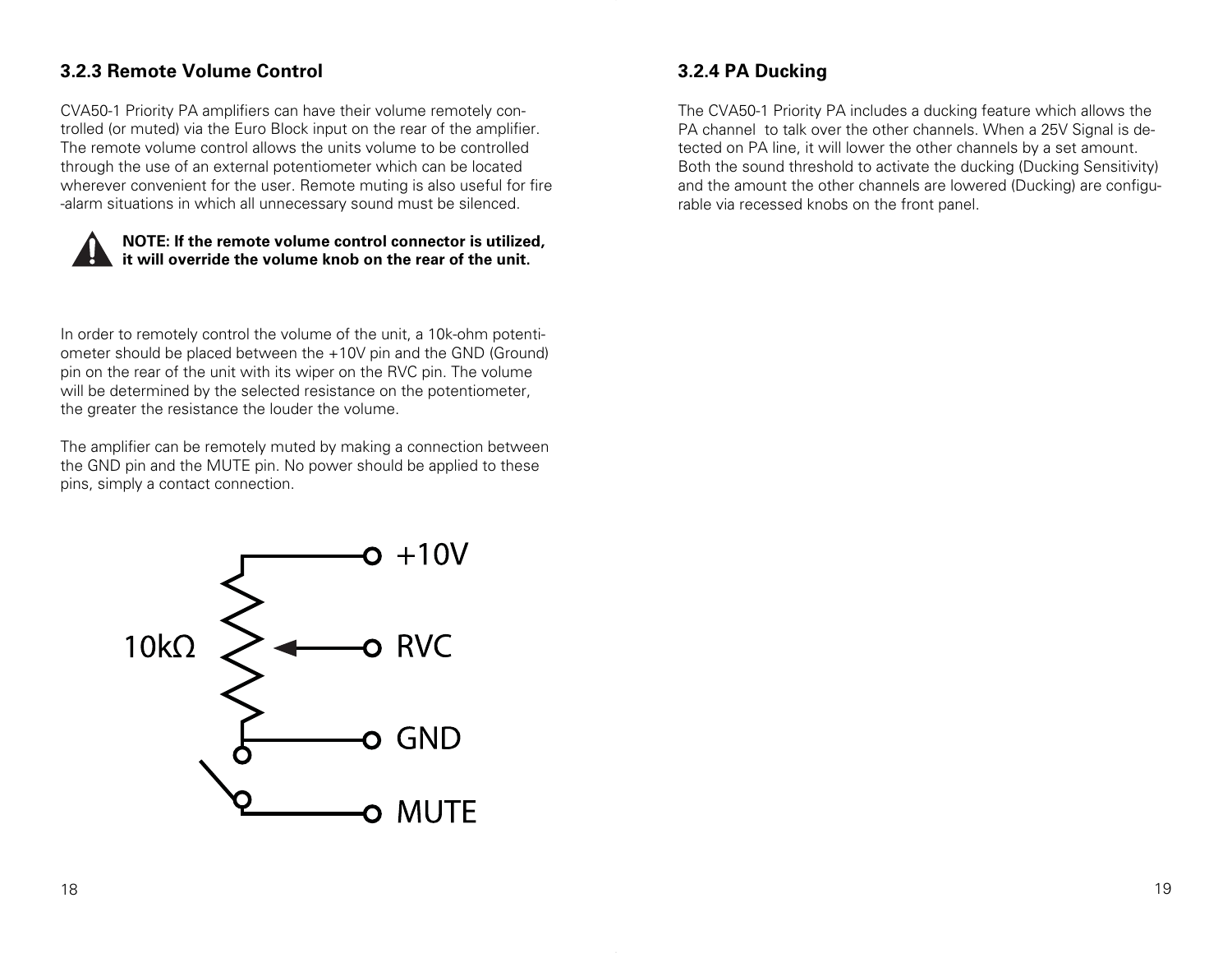## **4 Troubleshooting**

#### **Problem: Power indicator does not turn on.**

**Procedure:** Check that the amplifier is plugged into a live outlet. After you have ensured that it is not a power issue, disconnect any speakers. If the amplifier turns on after a few seconds delay, then the problem is in the output connection. Check wiring and speakers for short circuits.

#### **Problem: No output on one or both channels; Power indicator is lit.**

**Procedure:** Check that level controls are not turned down. Check that input and output connections are secure. Refer to **section 2.5** to ensure that you have properly connected your speakers. Ensure signal present LED is flashing to denote a signal. If there is no signal detected check signal source and that level controls are set high enough.

#### **Problem: Microphone level is too low even after adjusting level knob**

**Procedure:** Refer to **section 3.2.2** to adjust the gain switch on the rear of the amplifier.

#### **Problem: Channels 2-4 cut out while speaking into the microphone**

**Procedure:** This is part of an intended feature calling ducking. Refer to **section 3.2.4** to adjust this to a more acceptable level.

#### **Problem**: **Amplifier overheats and/or shuts off.**

**Procedure:** Review **section 2.3** on proper cooling procedures. Check the signal lights on the front of the amplifier to see if the signal is overdriving (the Clip light flashes red frequently). Overdriving the amplifier for extended periods of time can cause a thermal shutdown.

## **4 Troubleshooting (Cont.)**

#### **Problem: Output sound is distorted or cracking.**

**Procedure:** Check all cables for damage or loose connections and reduce the gain on the input signal at the mixer or preamp level. Replace the cables and loudspeakers temporarily to see if this resolves the problem. If problem still exists, contact your Authorized Dealer for service.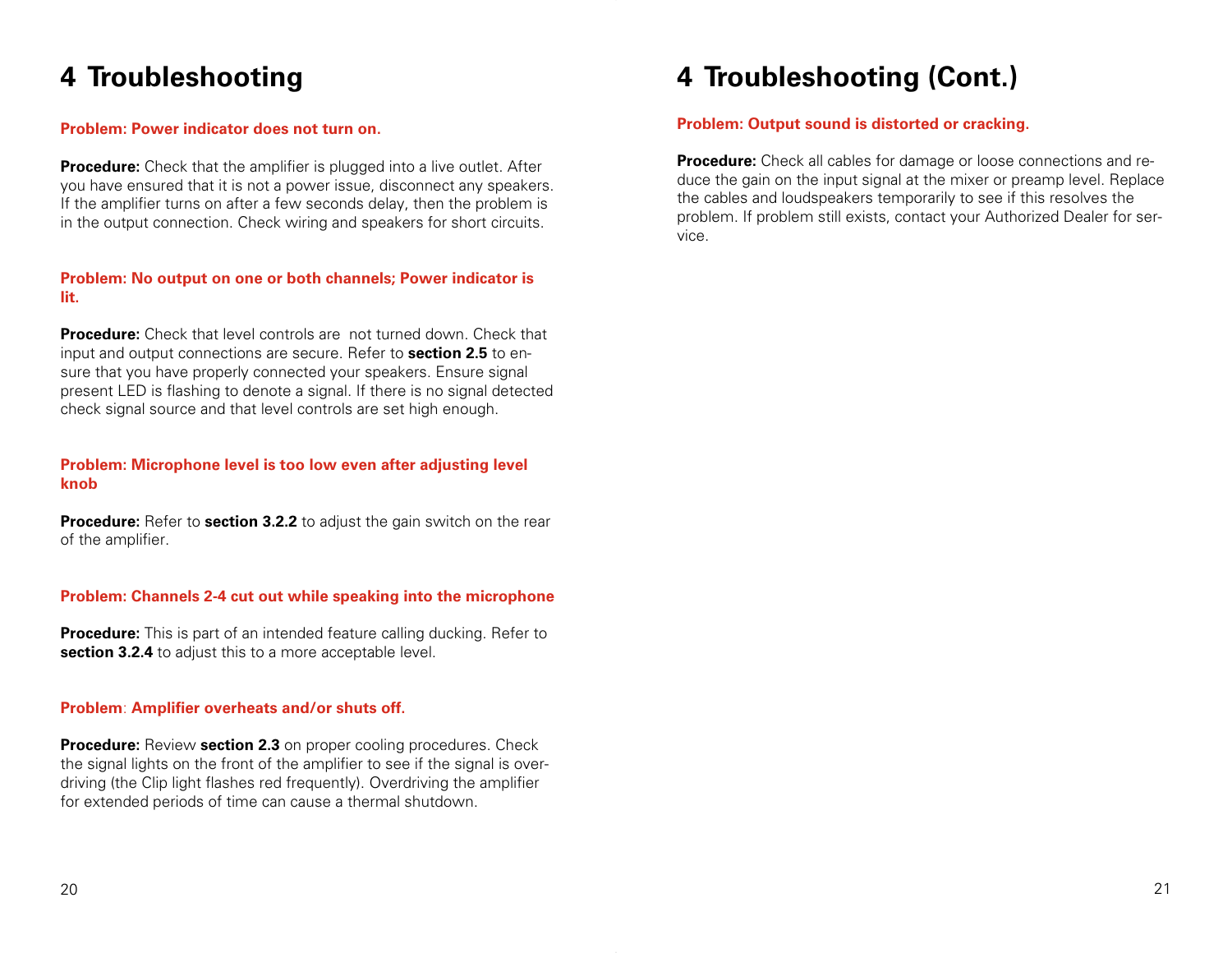## **5 Technical Specifications**

#### **Maximum Output 30Hz - 20kHz**

| CVA50-1 Priority PA                  | 50W @ 70V                                                                 |
|--------------------------------------|---------------------------------------------------------------------------|
| Frequency Response (+0, -3 dB)       | 100Hz-20kHz                                                               |
| Power Bandwidth +/-3dB               | 80Hz-30kHz                                                                |
| THD+N                                | $< 0.1\%$                                                                 |
| <b>Signal-to-Noise Ratio</b>         | >80dB                                                                     |
| <b>Remote Volume Control</b>         | 0-10V DC, 4-pin Block                                                     |
| <b>Input Sensitivity</b>             | .5V (-3 dBV)                                                              |
| <b>Standard Voltage Gain</b>         | 151X (43dB) @ 70.7V                                                       |
| Input Impedance (Balance/Unbalanced) | 20k Ohms/10k Ohms                                                         |
| Sleep, Idle Current Draw, 1/8 Draw   | 0.005 / 0.01 / 0.15 Amps                                                  |
| <b>Class</b>                         | D                                                                         |
| <b>Input Connectors</b>              | Mic (3-pin Euro Block),<br>RCA, 3-pin Euro Block,<br>25V 2-pin Euro Block |
| <b>Output Connectors</b>             | Euro Block 2-pin                                                          |
| <b>Power Supply</b>                  | External In-Line 48DVC                                                    |
| Cooling                              | Convection-Cooling                                                        |
| <b>Controls</b>                      | Level                                                                     |
| <b>LED Indicators</b>                | Power, Signal, Clip                                                       |
| <b>Construction</b>                  | Aluminum Chassis                                                          |
| <b>Plenum Rating</b>                 | UL 2043 Approved                                                          |
| <b>Dimensions</b>                    |                                                                           |
| Height                               | 1.38in (3.5cm)                                                            |
| Width                                | 6.25in (15.9cm)                                                           |
| Depth                                | 4.13in (10.5cm)                                                           |
| Weight                               | 1.2 lbs (0.54kg)                                                          |
|                                      |                                                                           |

Stewart Audio reserves the rate to change features and specifications without notice.

## **6 Warranty Information**

### **6.1 Warranty Summary**

All Stewart Audio amplifiers and accessories, unless excluded in this summary, are covered by a 3-year limited warranty on parts and labor from the data of purchase. In order to be eligible for warranty repairs, the amplifiers and accessories must have been purchased through an authorized Stewart Audio dealer and submitted by the original purchaser. This warranty is only valid in the country in which the amplifier was purchased.

#### **6.1.1 Eligibility Requirements.**

Stewart Audio warrants against all malfunctions which come as a result of component or manufacturer defect. The amplifier is also covered from all failures which arise during the warranty period (3 years from date of purchase) that are not a result of misuse. The following actions will void your warranty:

- The power cord or AC plug has been damaged through misuse.
- The amplifier has been exposed to moisture or extreme temperatures.
- The amplifier has been dropped, items have been dropped on the amplifier, or the enclosure has been damaged.
- The amplifier has been opened by the operator.
- The amplifier was improperly packaged when sending to the factory for repair, resulting in damage.
- Any of the precautions or instructions found in this manual were not followed.

Damages resulting to the amplifier which are not covered under this warranty can be factory-repaired at cost to the customer. Use the contact information below to initiate the repair process.

## **6.2 Return Procedure**

This section includes the return procedures which must be followed in order to prevent processing delay or cost to the customer. Please read the entire section before contacting Stewart Audio for returns.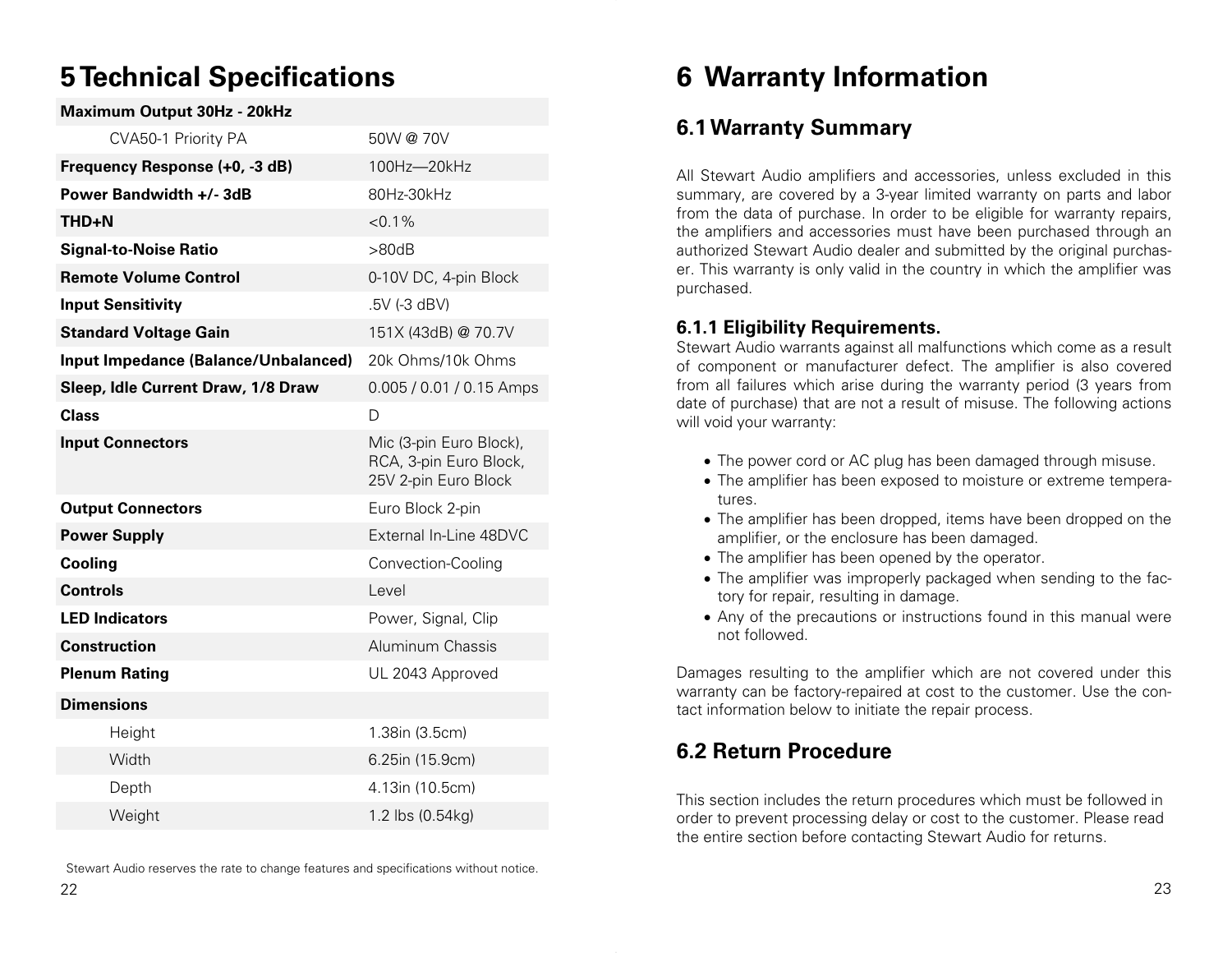#### **6.2.1 Return Authorization Number**

All returns to the factory for service must be accompanied by a Return Authorization (RA) number. One can be obtained by contacting Stewart Audio at (209) 588-8111 or via e-mail at support@stewartaudio.com.

#### **NOTE: Any defective products received without an RA number will be returned to sender at their expense.**

If Stewart Audio is unable to contact the sender in 14 days, the merchandise will be considered scrap and may be disposed of.

#### **6.2.2 Shipment Instructions**

If Stewart Audio requests that you ship the defective product back to their service center, please refer to the guide below. To ensure prompt warranty service, be sure to follow all instructions.

- 1. Return Authorization (RA) is required for product being sent to the factory for service.
- 2. See packing instructions in **section 6.2.3.**
- 3. Ship the defective product using a method which provides for order tracking or order confirmation. The service center is located at the following address:

Stewart Audio 14397 Cuesta Court Suite D1 Sonora, CA 95370

- 4. Use a bold black marker and write the RA number on three sides of the box.
- 5. Record the RMA number for future reference. The RA number can be used to check the repair status.

#### **6.2.3 Packaging Instructions**

Should Stewart Audio request that you ship your product to their service center, these instructions must be followed in order to ensure safe delivery. If they are not followed, Stewart Audio assumes no responsibility for damaged goods and/or accessories that are sent with your unit.

#### **6.2.3 Packaging Instructions (cont.)**

- 1. Please write the RA number on three sides of the box. Include the Stewart Audio RA number inside the box and a brief description of the problem.
- 2. Do not ship any accessories (manuals, cords, hardware, etc.) with your unit. These items are not needed to service your product. Stewart Audio will not be held responsible for these items if they are returned with the amplifiers.
- 3. When shipping your amplifier, it is important that it has adequate protection. We recommend you use the original packing material when returning the product for repair. If you do not have the original box, see number 4.
- 4. If you provide your own shipping pack, the minimum recommended requirements for materials are as follows:
	- a. 275 P.S.I. burst test, Double-Wall carton that allows for 2 inch solid Styrofoam on all six sides of unit or 3 inches of plastic bubble wrap on all six sides of unit.
	- b. Securely seal the package with an adequate carton sealing tape.
	- c. Do not use light boxes or "peanuts".

#### **NOTE: Damage caused by poor packaging will not be covered under warranty.**

#### **6.2.4 Estimate Approval**

An estimate for all non-warranty repairs will be provided to the customer once the unit has been shipped to the factory. The customer is responsible to approve this estimate within 7 days. If the repairs are not approved within 14 days, Stewart Audio reserves the right to consider the unit scrap and may discard it.

#### **6.2.5 Payment of Non-Warranty Repairs**

Payment for non-warranty repairs must be submitted to Stewart Audio before the product will be returned to the customer.